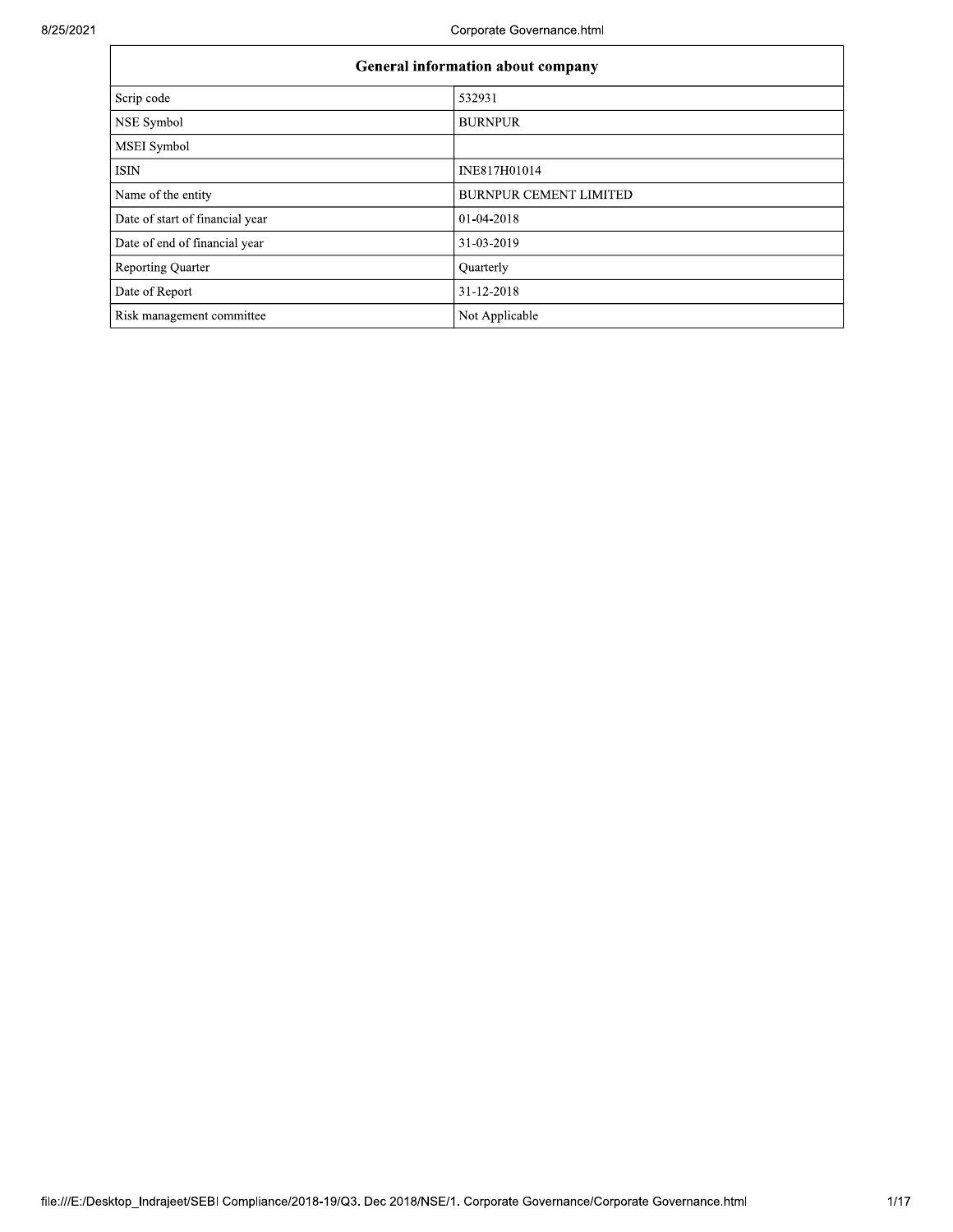|                         | <b>Annexure I</b>                                              |                            |            |            |                                                       |                            |                               |                                                  |                      |                                            |                                                                                                                                                    |                                                                                                                                                                          |                                                                                                                                                                                                            |                                      |                                             |
|-------------------------|----------------------------------------------------------------|----------------------------|------------|------------|-------------------------------------------------------|----------------------------|-------------------------------|--------------------------------------------------|----------------------|--------------------------------------------|----------------------------------------------------------------------------------------------------------------------------------------------------|--------------------------------------------------------------------------------------------------------------------------------------------------------------------------|------------------------------------------------------------------------------------------------------------------------------------------------------------------------------------------------------------|--------------------------------------|---------------------------------------------|
|                         | Annexure I to be submitted by listed entity on quarterly basis |                            |            |            |                                                       |                            |                               |                                                  |                      |                                            |                                                                                                                                                    |                                                                                                                                                                          |                                                                                                                                                                                                            |                                      |                                             |
|                         |                                                                |                            |            |            |                                                       |                            |                               | I. Composition of Board of Directors             |                      |                                            |                                                                                                                                                    |                                                                                                                                                                          |                                                                                                                                                                                                            |                                      |                                             |
|                         |                                                                |                            |            |            |                                                       |                            |                               |                                                  |                      |                                            | Disclosure of notes on composition of board of directors explanatory                                                                               |                                                                                                                                                                          |                                                                                                                                                                                                            |                                      |                                             |
|                         |                                                                |                            |            |            |                                                       |                            |                               |                                                  |                      |                                            | Is there any change in information of board of directors compare to previous quarter                                                               | Yes                                                                                                                                                                      |                                                                                                                                                                                                            |                                      |                                             |
|                         |                                                                |                            |            |            |                                                       |                            |                               |                                                  |                      |                                            | Wether the listed entity has a Regular Chairperson                                                                                                 | Yes                                                                                                                                                                      |                                                                                                                                                                                                            |                                      |                                             |
| <b>Sr</b>               | Title<br>(Mr<br>Ms)                                            | Name of<br>the<br>Director | PAN        | <b>DIN</b> | Category 1<br>of directors                            | Category 2<br>of directors | Category<br>3 of<br>directors | Date of<br>appointment<br>in the<br>current term | Date of<br>cessation | Tenure<br>of<br>director<br>(in<br>months) | No of<br>Directorship<br>in listed<br>entities<br>including<br>this listed<br>entity (Refer<br>Regulation<br>$25(1)$ of<br>Listing<br>Regulations) | Number of<br>memberships<br>in Audit/<br>Stakeholder<br>Committee(s)<br>including this<br>listed entity<br>(Refer<br>Regulation<br>$26(1)$ of<br>Listing<br>Regulations) | No of post<br>of<br>Chairperson<br>in Audit/<br>Stakeholder<br>Committee<br>held in listed<br>entities<br>including<br>this listed<br>entity (Refer<br>Regulation<br>$26(1)$ of<br>Listing<br>Regulations) | Notes for<br>not<br>providing<br>PAN | Notes for<br>not<br>providing<br><b>DIN</b> |
|                         | Mr                                                             | Ashok<br>Gutgutia          | ADNPG4435B | 00684043   | Executive<br>Director                                 | Not.<br>Applicable         | MD                            | 19-06-1986                                       |                      |                                            | $\mathbf{1}$                                                                                                                                       | $\overline{2}$                                                                                                                                                           | $\mathbf{0}$                                                                                                                                                                                               |                                      |                                             |
| $\overline{2}$          | Mr                                                             | Prem<br>Prakash<br>Sharma  | AKXPS1876K | 00788601   | Non-<br>Executive -<br>Independent<br>Director        | Chairperson                |                               | 30-09-2014                                       |                      | 60                                         | $\overline{2}$                                                                                                                                     | $\overline{2}$                                                                                                                                                           | $\overline{2}$                                                                                                                                                                                             |                                      |                                             |
| $\overline{\mathbf{3}}$ | Mr                                                             | Subrata<br>Mookerjee       | AANPM7444H | 01220872   | Non-<br>Executive -<br>Independent<br>Director        | <b>Not</b><br>Applicable   |                               | 30-09-2014                                       |                      | 60                                         | $\mathbf{1}$                                                                                                                                       | $\overline{2}$                                                                                                                                                           | $\bf{0}$                                                                                                                                                                                                   |                                      |                                             |
| $\overline{4}$          | Mr                                                             | Aman Jain                  | AODPJ1232A | 08187995   | Non-<br>Executive -<br>Non<br>Independent<br>Director | Not<br>Applicable          |                               | 27-07-2018                                       |                      |                                            | $\mathbf{1}$                                                                                                                                       |                                                                                                                                                                          | $\mathbf{0}$                                                                                                                                                                                               |                                      |                                             |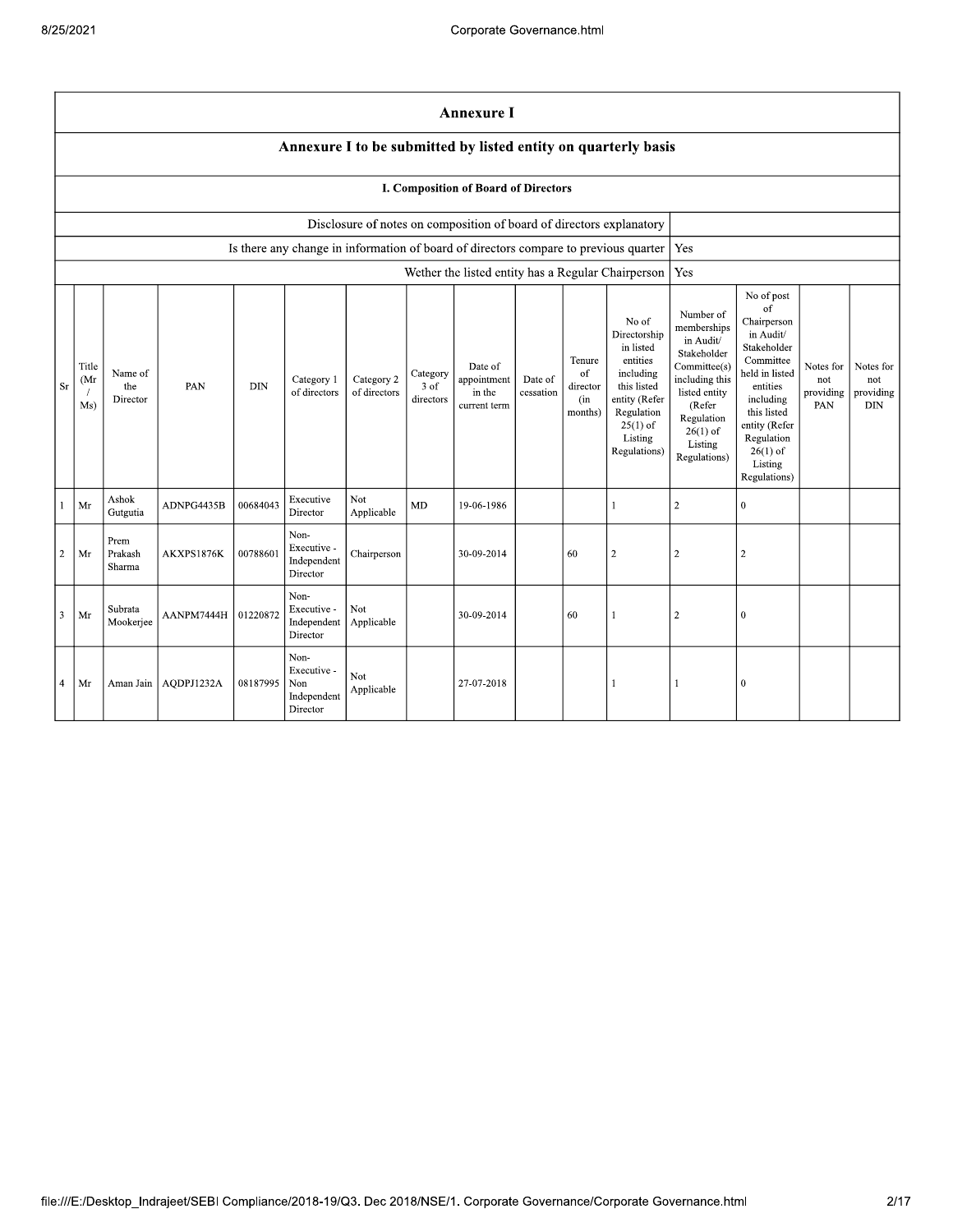|    | Annexure I to be submitted by listed entity on quarterly basis |                            |            |            |                                                       |                                          |                   |                                                  |                      |                                            |                                                                                                                                                    |                                                                                                                                                                          |                                                                                                                                                                                                            |                                      |                                             |
|----|----------------------------------------------------------------|----------------------------|------------|------------|-------------------------------------------------------|------------------------------------------|-------------------|--------------------------------------------------|----------------------|--------------------------------------------|----------------------------------------------------------------------------------------------------------------------------------------------------|--------------------------------------------------------------------------------------------------------------------------------------------------------------------------|------------------------------------------------------------------------------------------------------------------------------------------------------------------------------------------------------------|--------------------------------------|---------------------------------------------|
|    |                                                                |                            |            |            |                                                       |                                          |                   | I. Composition of Board of Directors             |                      |                                            |                                                                                                                                                    |                                                                                                                                                                          |                                                                                                                                                                                                            |                                      |                                             |
|    |                                                                |                            |            |            |                                                       |                                          |                   |                                                  |                      |                                            | Disclosure of notes on composition of board of directors explanatory                                                                               |                                                                                                                                                                          |                                                                                                                                                                                                            |                                      |                                             |
| Sr | Title<br>(Mr)<br>Ms)                                           | Name<br>of the<br>Director | PAN        | <b>DIN</b> | Category 1<br>of directors                            | Category 2   Category<br>of<br>directors | 3 of<br>directors | Date of<br>appointment<br>in the<br>current term | Date of<br>cessation | Tenure<br>of<br>director<br>(in<br>months) | No of<br>Directorship<br>in listed<br>entities<br>including<br>this listed<br>entity (Refer<br>Regulation<br>$25(1)$ of<br>Listing<br>Regulations) | Number of<br>memberships<br>in Audit/<br>Stakeholder<br>Committee(s)<br>including this<br>listed entity<br>(Refer<br>Regulation<br>$26(1)$ of<br>Listing<br>Regulations) | No of post<br>of<br>Chairperson<br>in Audit/<br>Stakeholder<br>Committee<br>held in listed<br>entities<br>including<br>this listed<br>entity (Refer<br>Regulation<br>$26(1)$ of<br>Listing<br>Regulations) | Notes for<br>not<br>providing<br>PAN | Notes for<br>not<br>providing<br><b>DIN</b> |
| 5  | Ms                                                             | Shikha<br>Rai              | CUSPR4537B | 08202841   | Non-<br>Executive -<br>Non<br>Independent<br>Director | Not<br>Applicable                        |                   | 28-09-2018                                       | $12 - 10 -$<br>2018  |                                            |                                                                                                                                                    | $\mathbf{0}$                                                                                                                                                             | $\bf{0}$                                                                                                                                                                                                   |                                      |                                             |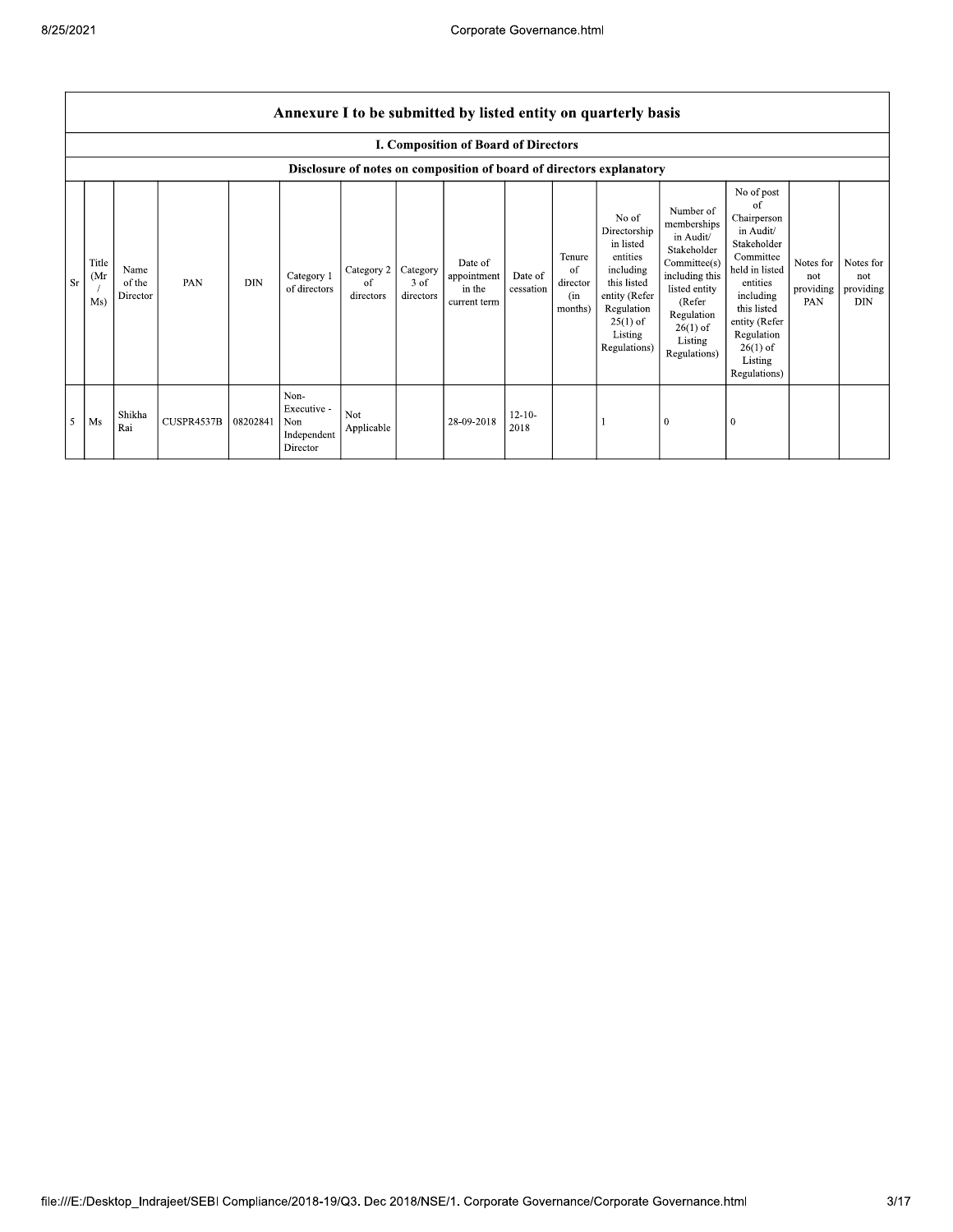| Annexure 1                                                                         |  |
|------------------------------------------------------------------------------------|--|
| <b>II. Composition of Committees</b>                                               |  |
| Disclosure of notes on composition of committees explanatory                       |  |
| Is there any change in information of committees compare to previous quarter   Yes |  |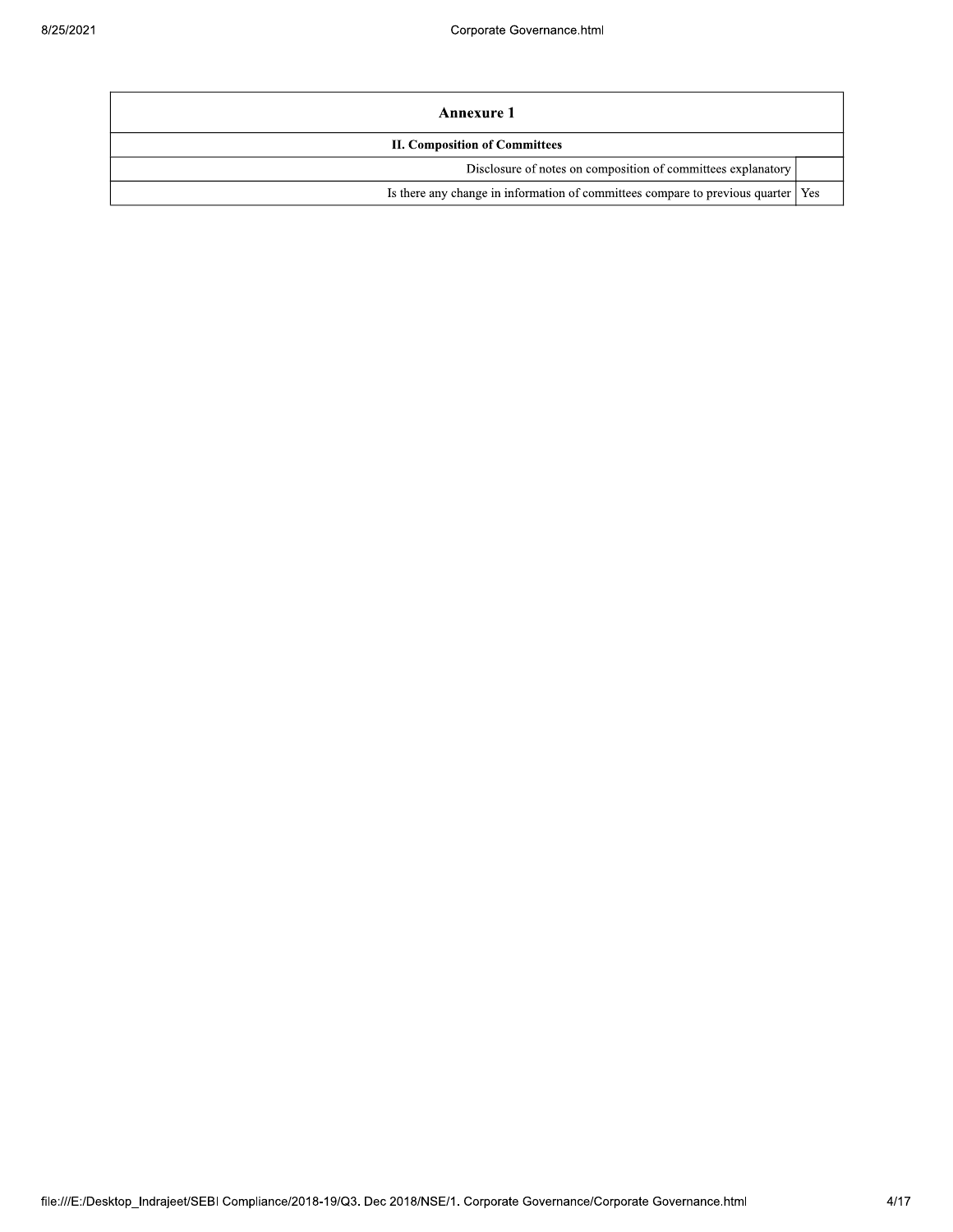|                | <b>Audit Committee Details</b> |                      |                                         |             |            |  |  |  |  |  |  |  |
|----------------|--------------------------------|----------------------|-----------------------------------------|-------------|------------|--|--|--|--|--|--|--|
|                |                                |                      |                                         |             |            |  |  |  |  |  |  |  |
| <b>Sr</b>      | <b>DIN</b><br>Number           | Date of<br>Cessation | Remarks                                 |             |            |  |  |  |  |  |  |  |
|                | 00788601                       | Prem Prakash Sharma  | Non-Executive - Independent<br>Director | Chairperson | 31-07-2009 |  |  |  |  |  |  |  |
| $\overline{2}$ | 01220872                       | Subrata Mookerjee    | Non-Executive - Independent<br>Director | Member      | 25-08-2007 |  |  |  |  |  |  |  |
| 3              | 00684043                       |                      |                                         |             |            |  |  |  |  |  |  |  |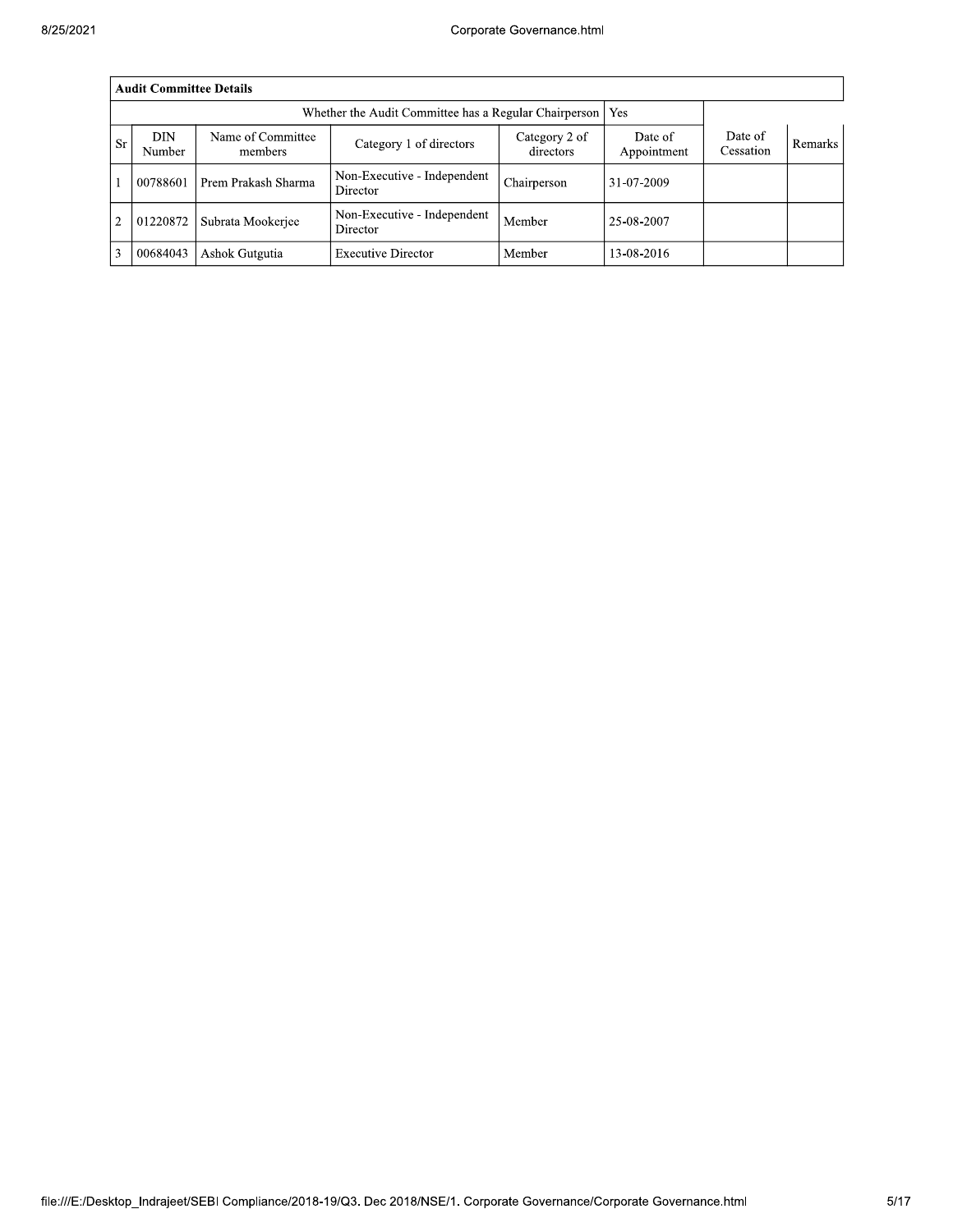|                | Nomination and remuneration committee                                       |                      |                                                    |             |            |  |  |  |  |  |  |  |
|----------------|-----------------------------------------------------------------------------|----------------------|----------------------------------------------------|-------------|------------|--|--|--|--|--|--|--|
|                | Whether the Nomination and remuneration committee has a Regular Chairperson |                      |                                                    |             |            |  |  |  |  |  |  |  |
| <b>Sr</b>      | <b>DIN</b><br>Number                                                        | Date of<br>Cessation | <b>Remarks</b>                                     |             |            |  |  |  |  |  |  |  |
|                | 01220872                                                                    | Subrata Mookerjee    | Non-Executive - Independent<br>Director            | Chairperson | 04-01-2007 |  |  |  |  |  |  |  |
| $\overline{2}$ | 00788601                                                                    | Prem Prakash Sharma  | Non-Executive - Independent<br>Director            | Member      | 13-08-2016 |  |  |  |  |  |  |  |
| 3              | 00564914                                                                    | Aman Jain            | Non-Executive - Non<br><b>Independent Director</b> | Member      | 27-07-2018 |  |  |  |  |  |  |  |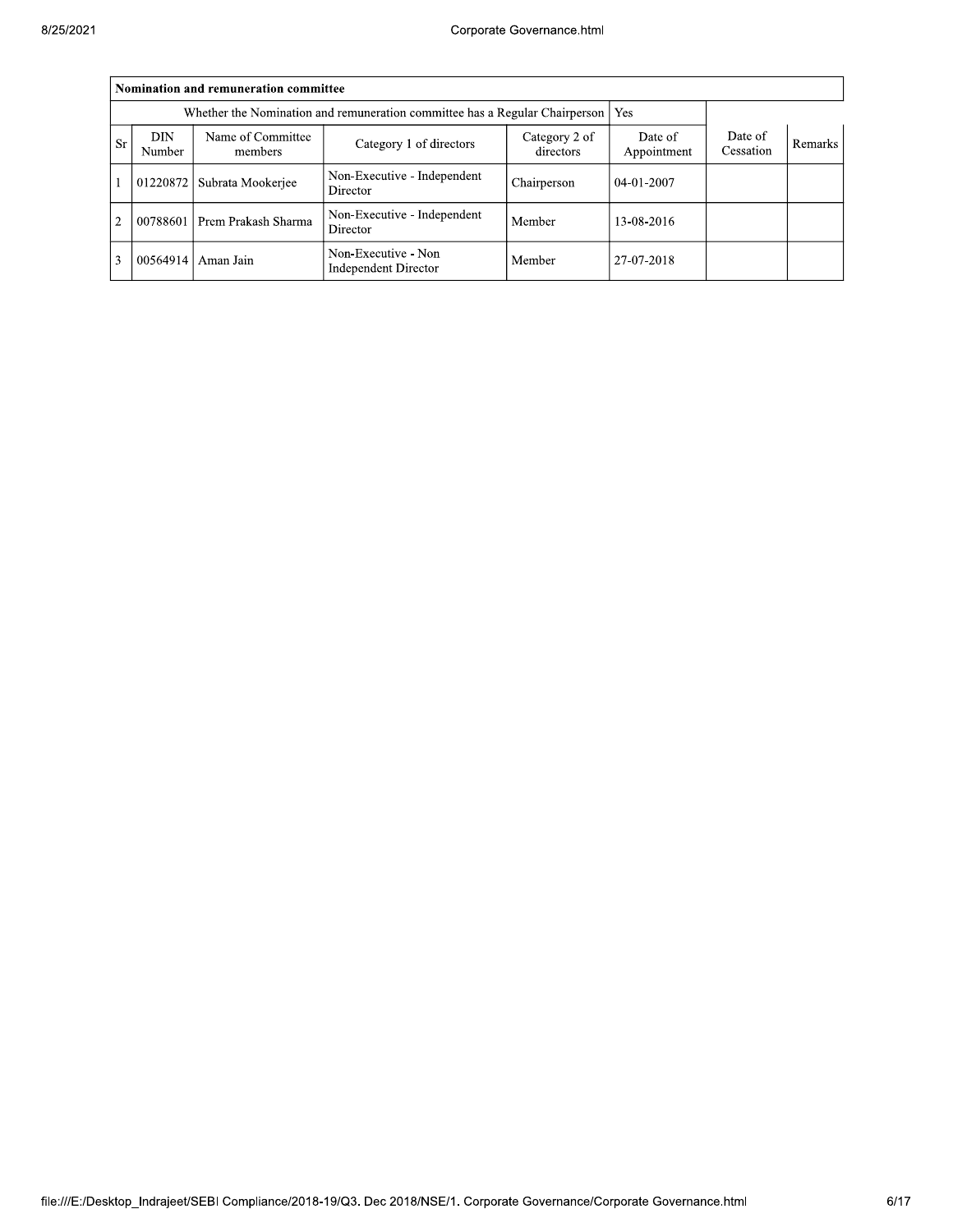|                | <b>Stakeholders Relationship Committee</b>                                                                                                     |                     |                                         |             |            |                      |         |  |  |  |  |  |
|----------------|------------------------------------------------------------------------------------------------------------------------------------------------|---------------------|-----------------------------------------|-------------|------------|----------------------|---------|--|--|--|--|--|
|                | Whether the Stakeholders Relationship Committee has a Regular Chairperson                                                                      |                     |                                         |             |            |                      |         |  |  |  |  |  |
| <b>Sr</b>      | Name of Committee<br><b>DIN</b><br>Category 2 of<br>Date of<br>Category 1 of directors<br>directors<br><b>Number</b><br>Appointment<br>members |                     |                                         |             |            | Date of<br>Cessation | Remarks |  |  |  |  |  |
|                | 00788601                                                                                                                                       | Prem Prakash Sharma | Non-Executive - Independent<br>Director | Chairperson | 06-02-2014 |                      |         |  |  |  |  |  |
| $\overline{2}$ | 01220872                                                                                                                                       | Subrata Mookerjee   | Non-Executive - Independent<br>Director | Member      | 14-02-2017 |                      |         |  |  |  |  |  |
| 3              | 00684043                                                                                                                                       | Ashok Gutgutia      | <b>Executive Director</b>               | Member      | 14-02-2012 |                      |         |  |  |  |  |  |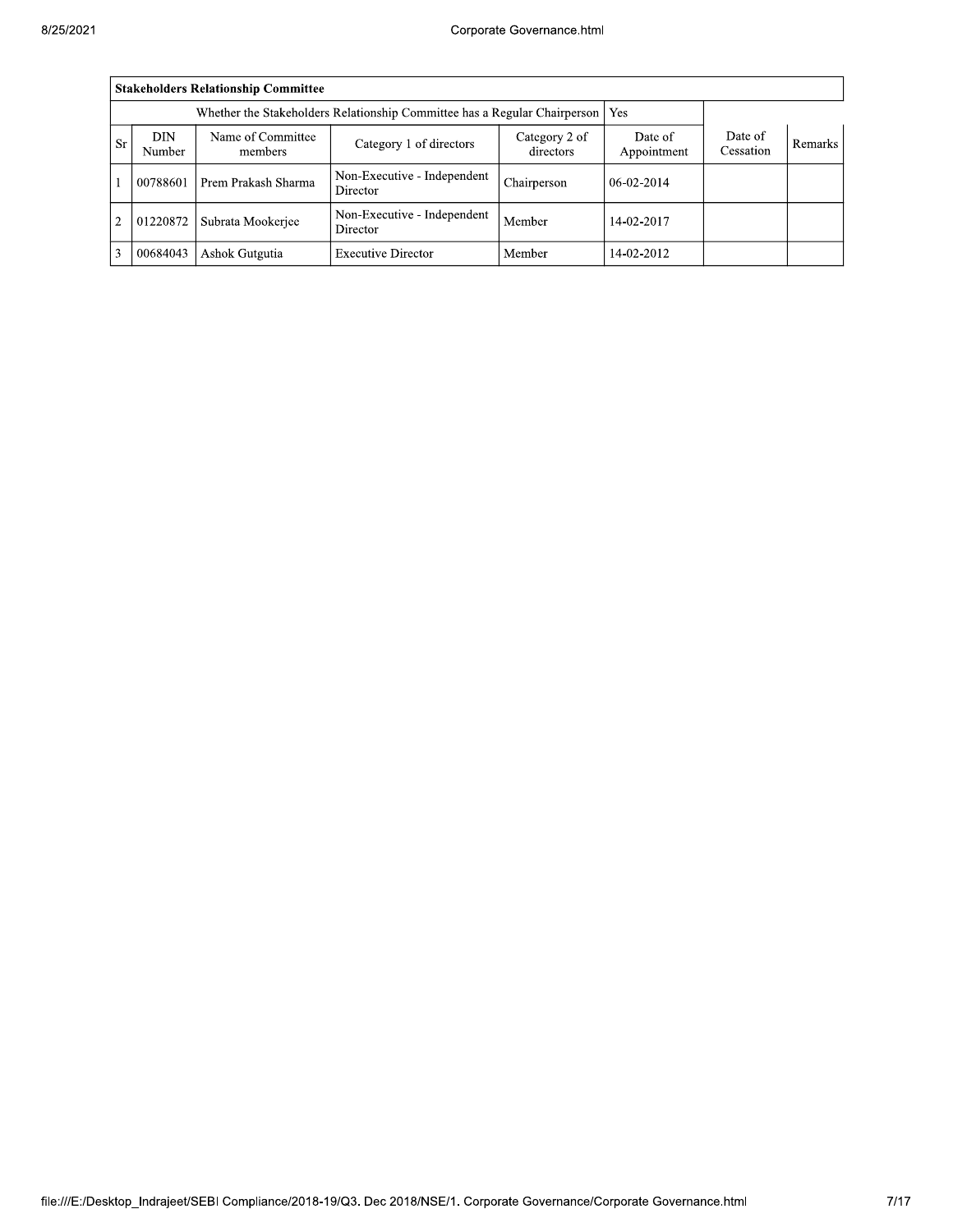|           | <b>Risk Management Committee</b> |                                                                      |                            |                            |                        |                      |         |  |  |  |  |
|-----------|----------------------------------|----------------------------------------------------------------------|----------------------------|----------------------------|------------------------|----------------------|---------|--|--|--|--|
|           |                                  | Whether the Risk Management Committee has a Regular Chairperson   No |                            |                            |                        |                      |         |  |  |  |  |
| <b>Sr</b> | DIN<br>Number                    | Name of Committee<br>members                                         | Category 1 of<br>directors | Category 2 of<br>directors | Date of<br>Appointment | Date of<br>Cessation | Remarks |  |  |  |  |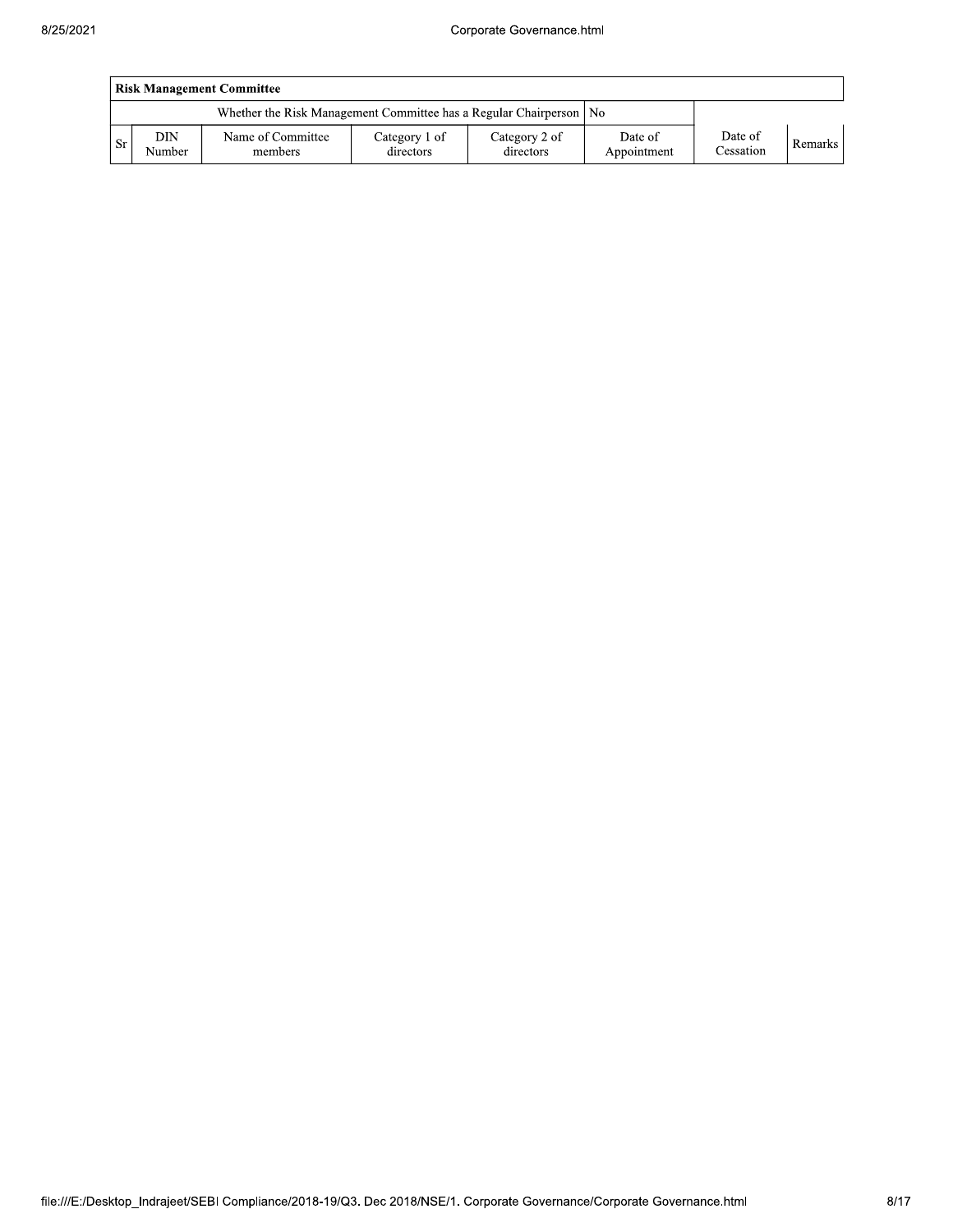|      | Corporate Social Responsibility Committee |                                                                                      |                            |                            |                        |                      |                |  |  |  |
|------|-------------------------------------------|--------------------------------------------------------------------------------------|----------------------------|----------------------------|------------------------|----------------------|----------------|--|--|--|
|      |                                           | Whether the Corporate Social Responsibility Committee has a Regular Chairperson   No |                            |                            |                        |                      |                |  |  |  |
| l Sr | DIN<br>Number                             | Name of Committee<br>members                                                         | Category 1 of<br>directors | Category 2 of<br>directors | Date of<br>Appointment | Date of<br>Cessation | <b>Remarks</b> |  |  |  |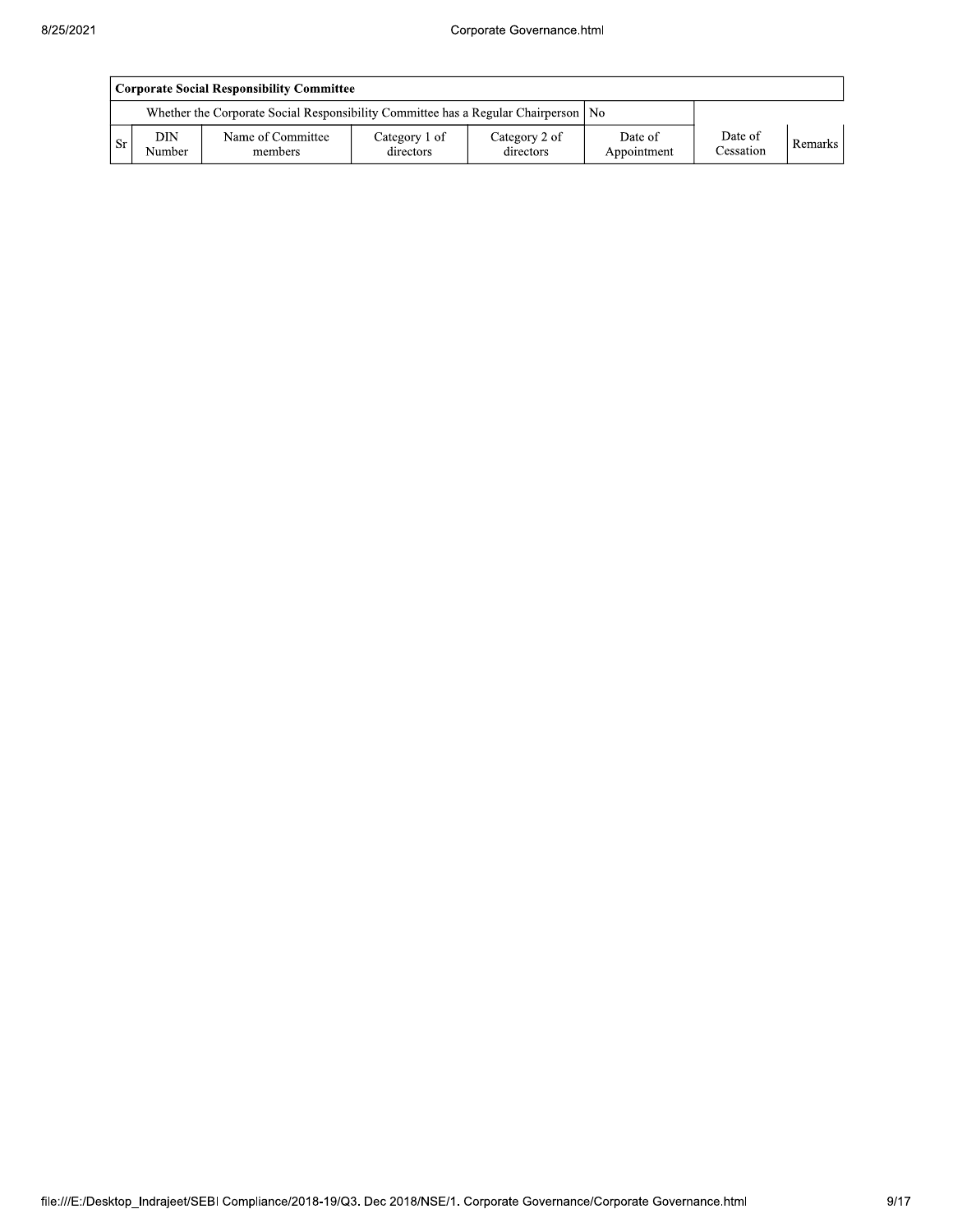| <b>Other Committee</b> |                                                                                                                                     |  |  |  |  |  |  |  |  |
|------------------------|-------------------------------------------------------------------------------------------------------------------------------------|--|--|--|--|--|--|--|--|
|                        | Sr   DIN Number   Name of Committee members   Name of other committee   Category 1 of directors   Category 2 of directors   Remarks |  |  |  |  |  |  |  |  |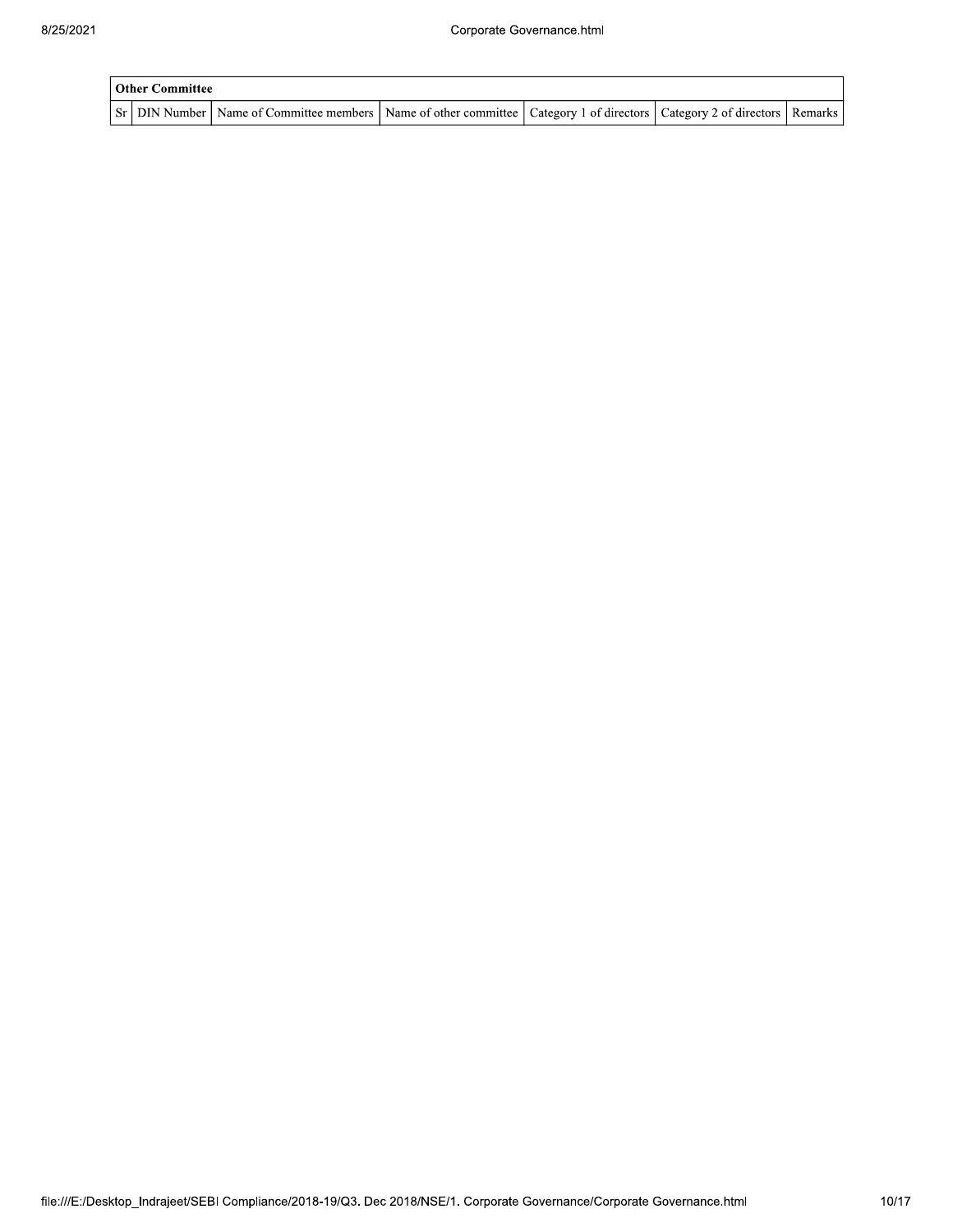|    | Annexure 1                                                       |                                                       |                                                                |  |  |  |  |  |  |  |  |
|----|------------------------------------------------------------------|-------------------------------------------------------|----------------------------------------------------------------|--|--|--|--|--|--|--|--|
|    | <b>Annexure 1</b>                                                |                                                       |                                                                |  |  |  |  |  |  |  |  |
|    | <b>III. Meeting of Board of Directors</b>                        |                                                       |                                                                |  |  |  |  |  |  |  |  |
|    | Disclosure of notes on meeting of board of directors explanatory |                                                       |                                                                |  |  |  |  |  |  |  |  |
| Sr | $Date(s)$ of meeting (if any) in the<br>previous quarter         | Date(s) of meeting (if any) in the<br>current quarter | Maximum gap between any two consecutive (in<br>number of days) |  |  |  |  |  |  |  |  |
|    | 27-07-2018                                                       |                                                       |                                                                |  |  |  |  |  |  |  |  |
| 2  | 13-08-2018                                                       | 16                                                    |                                                                |  |  |  |  |  |  |  |  |
| 3  |                                                                  | 14-11-2018                                            | 92                                                             |  |  |  |  |  |  |  |  |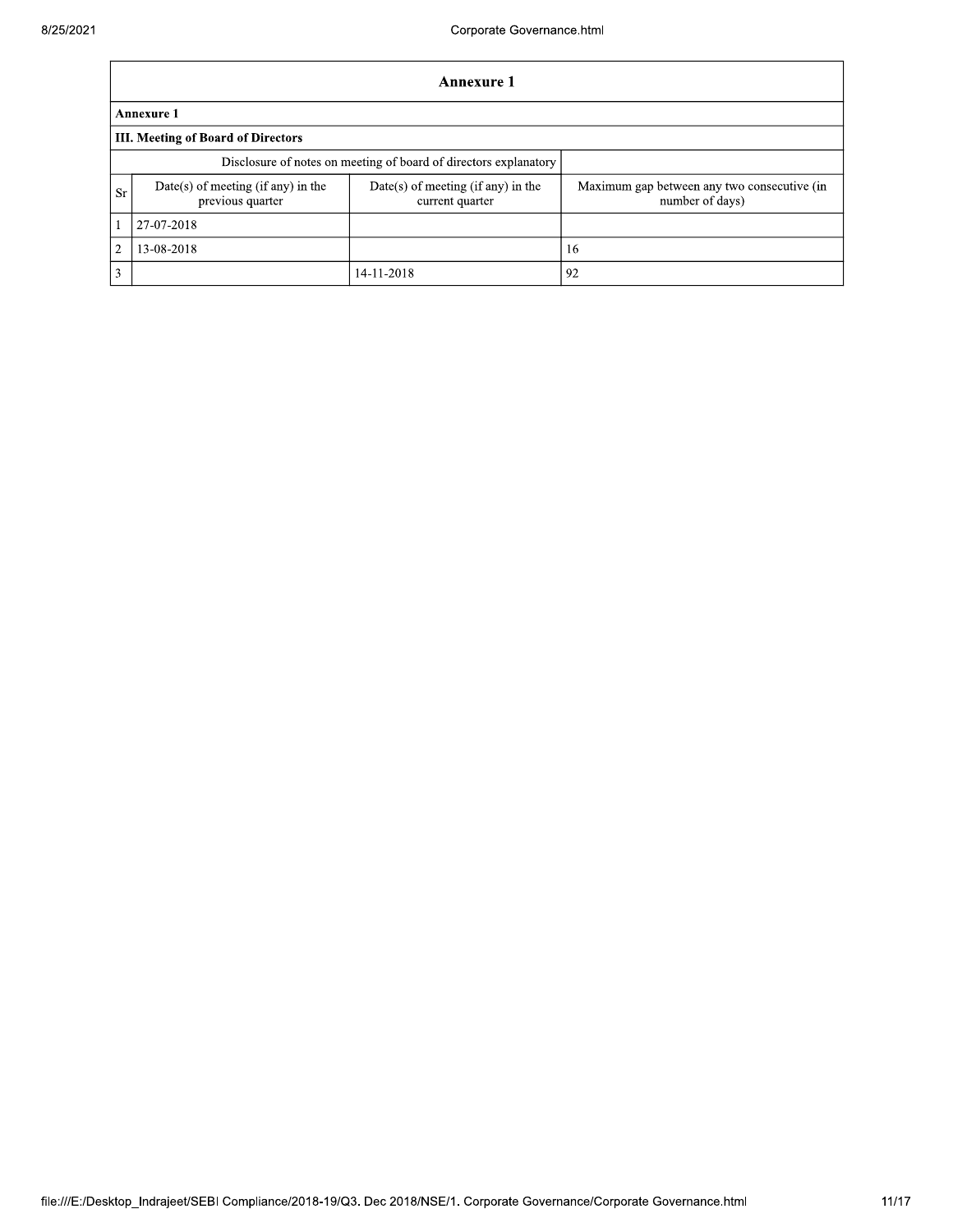| <b>Annexure 1</b> |                                                          |                                                                   |                                                     |                                 |                                                                     |                                                                               |                               |  |  |  |  |
|-------------------|----------------------------------------------------------|-------------------------------------------------------------------|-----------------------------------------------------|---------------------------------|---------------------------------------------------------------------|-------------------------------------------------------------------------------|-------------------------------|--|--|--|--|
|                   | <b>IV. Meeting of Committees</b>                         |                                                                   |                                                     |                                 |                                                                     |                                                                               |                               |  |  |  |  |
|                   | Disclosure of notes on meeting of committees explanatory |                                                                   |                                                     |                                 |                                                                     |                                                                               |                               |  |  |  |  |
| <b>Sr</b>         | Name of<br>Committee                                     | Date(s) of meeting of<br>the committee in the<br>relevant quarter | Whether<br>requirement of<br>Ouorum met<br>(Yes/No) | Requirement<br>of Quorum<br>met | $Date(s)$ of meeting<br>of the committee in<br>the previous quarter | Maximum gap between<br>any two consecutive<br>meetings (in number of<br>days) | Name of<br>other<br>committee |  |  |  |  |
|                   | Audit<br>Committee                                       | 14-11-2018                                                        | Yes                                                 |                                 | 13-08-2018                                                          | 92                                                                            |                               |  |  |  |  |
| $\overline{2}$    | <b>Stakeholders</b><br>Relationship<br>Committee         | 14-11-2018                                                        | Yes                                                 |                                 | 13-08-2018                                                          | 92                                                                            |                               |  |  |  |  |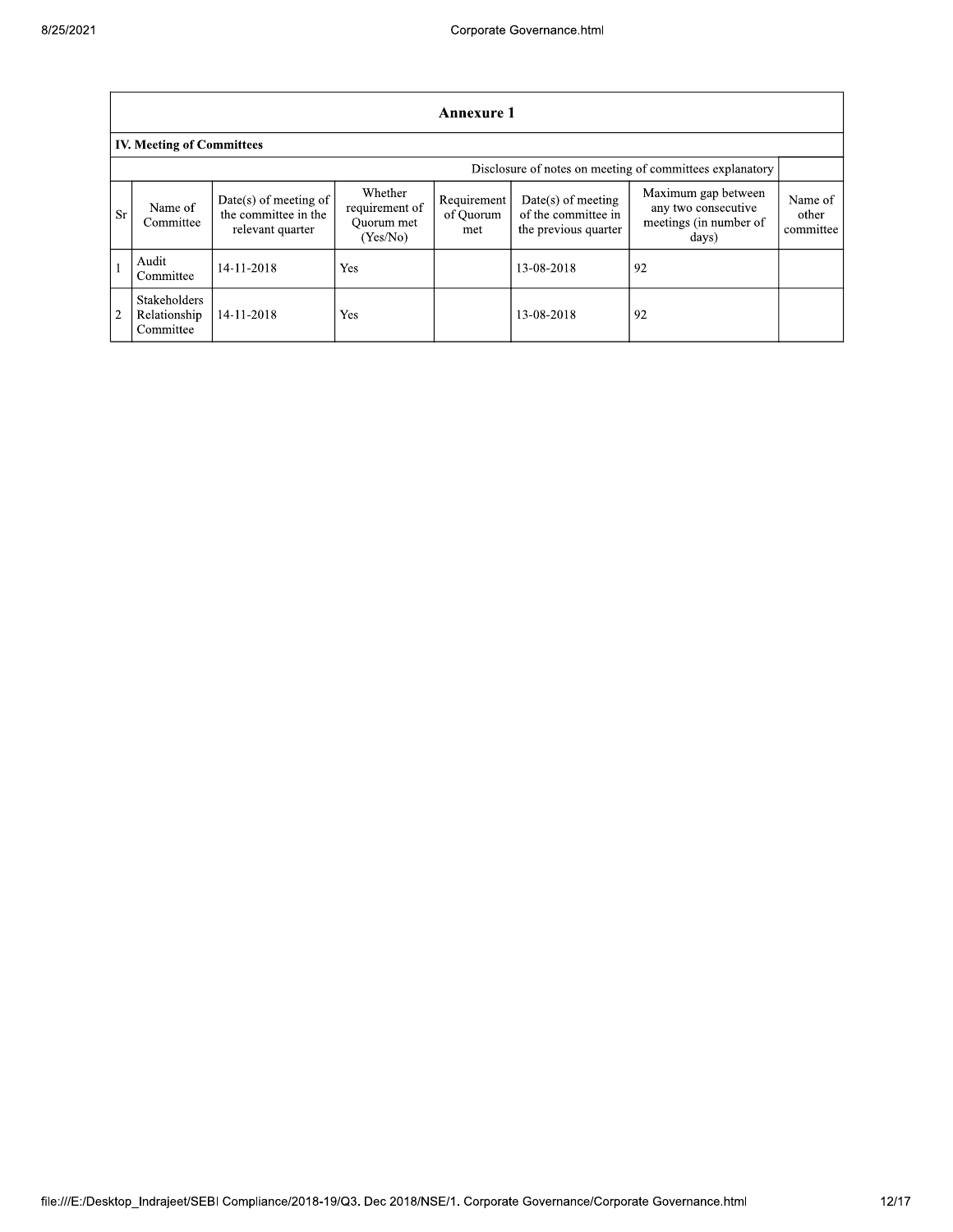|                               | Annexure 1                                                                                                |                                  |                                                                    |  |  |  |
|-------------------------------|-----------------------------------------------------------------------------------------------------------|----------------------------------|--------------------------------------------------------------------|--|--|--|
| V. Related Party Transactions |                                                                                                           |                                  |                                                                    |  |  |  |
|                               | Subject                                                                                                   | Compliance status<br>(Yes/No/NA) | If status is "No" details of non-<br>compliance may be given here. |  |  |  |
|                               | Whether prior approval of audit committee obtained                                                        | NA                               |                                                                    |  |  |  |
| $\overline{2}$                | Whether shareholder approval obtained for material RPT                                                    | NA.                              |                                                                    |  |  |  |
| $\mathcal{F}$                 | Whether details of RPT entered into pursuant to omnibus approval<br>have been reviewed by Audit Committee | <b>NA</b>                        |                                                                    |  |  |  |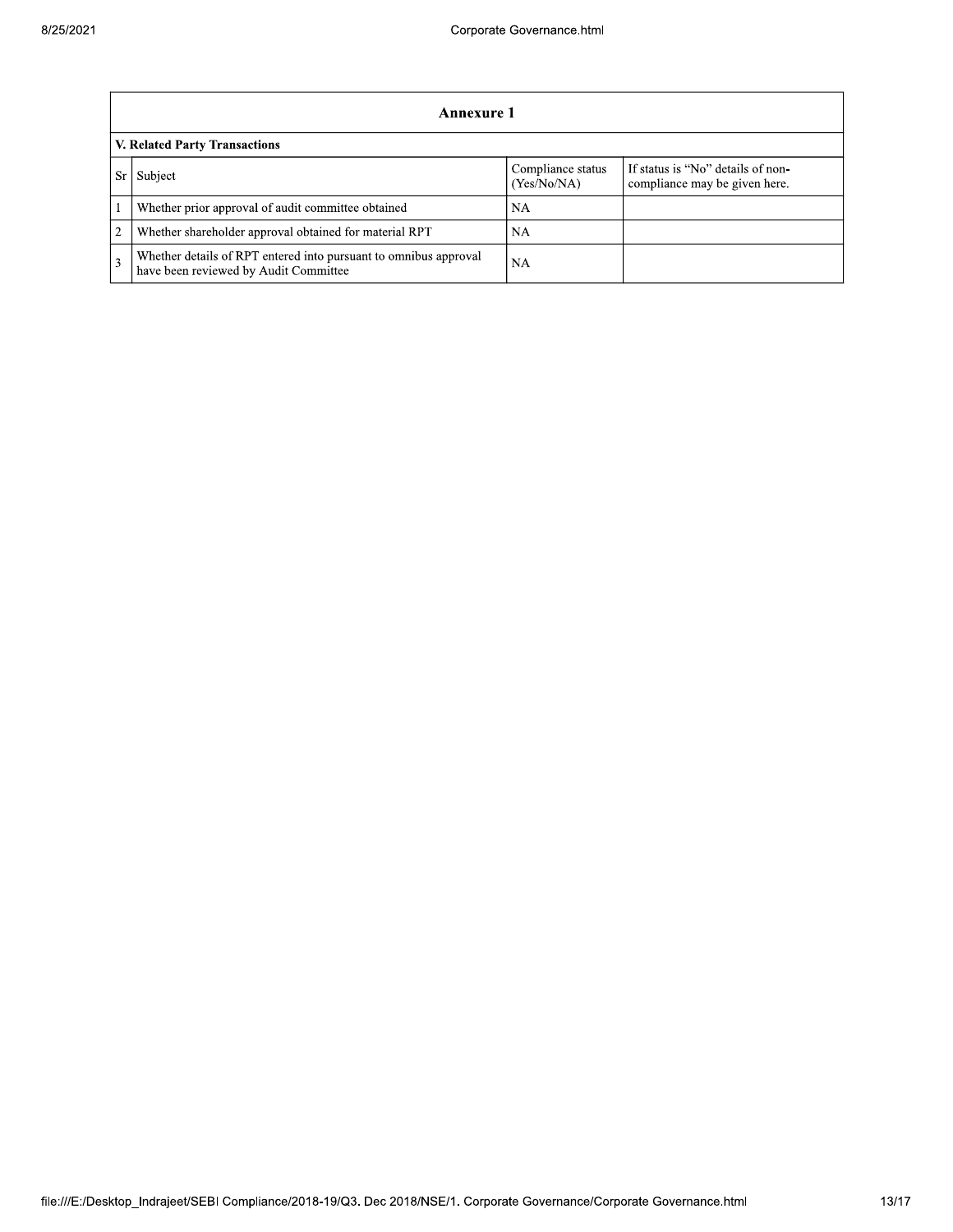|                         | <b>Annexure 1</b>                                                                                                                                                                                               |                               |  |  |  |  |
|-------------------------|-----------------------------------------------------------------------------------------------------------------------------------------------------------------------------------------------------------------|-------------------------------|--|--|--|--|
| <b>VI. Affirmations</b> |                                                                                                                                                                                                                 |                               |  |  |  |  |
| <b>Sr</b>               | Subject                                                                                                                                                                                                         | Compliance<br>status (Yes/No) |  |  |  |  |
| $\mathbf{1}$            | The composition of Board of Directors is in terms of SEBI (Listing obligations and disclosure requirements)<br>Regulations, 2015                                                                                | Yes                           |  |  |  |  |
| $\overline{2}$          | The composition of the following committees is in terms of SEBI(Listing obligations and disclosure requirements)<br>Regulations, 2015 a. Audit Committee                                                        | Yes                           |  |  |  |  |
| 3                       | The composition of the following committees is in terms of SEBI(Listing obligations and disclosure requirements)<br>Regulations, 2015. b. Nomination & remuneration committee                                   | Yes                           |  |  |  |  |
| $\overline{4}$          | The composition of the following committees is in terms of SEBI(Listing obligations and disclosure requirements)<br>Regulations, 2015. c. Stakeholders relationship committee                                   | Yes                           |  |  |  |  |
| 5                       | The composition of the following committees is in terms of SEBI(Listing obligations and disclosure requirements)<br>Regulations, 2015. d. Risk management committee (applicable to the top 100 listed entities) | NA                            |  |  |  |  |
| 6                       | The committee members have been made aware of their powers, role and responsibilities as specified in SEBI<br>(Listing obligations and disclosure requirements) Regulations, 2015.                              | Yes                           |  |  |  |  |
| $\overline{7}$          | The meetings of the board of directors and the above committees have been conducted in the manner as specified in<br>SEBI (Listing obligations and disclosure requirements) Regulations, 2015.                  | Yes                           |  |  |  |  |
| 8                       | This report and/or the report submitted in the previous quarter has been placed before Board of Directors.                                                                                                      | Yes                           |  |  |  |  |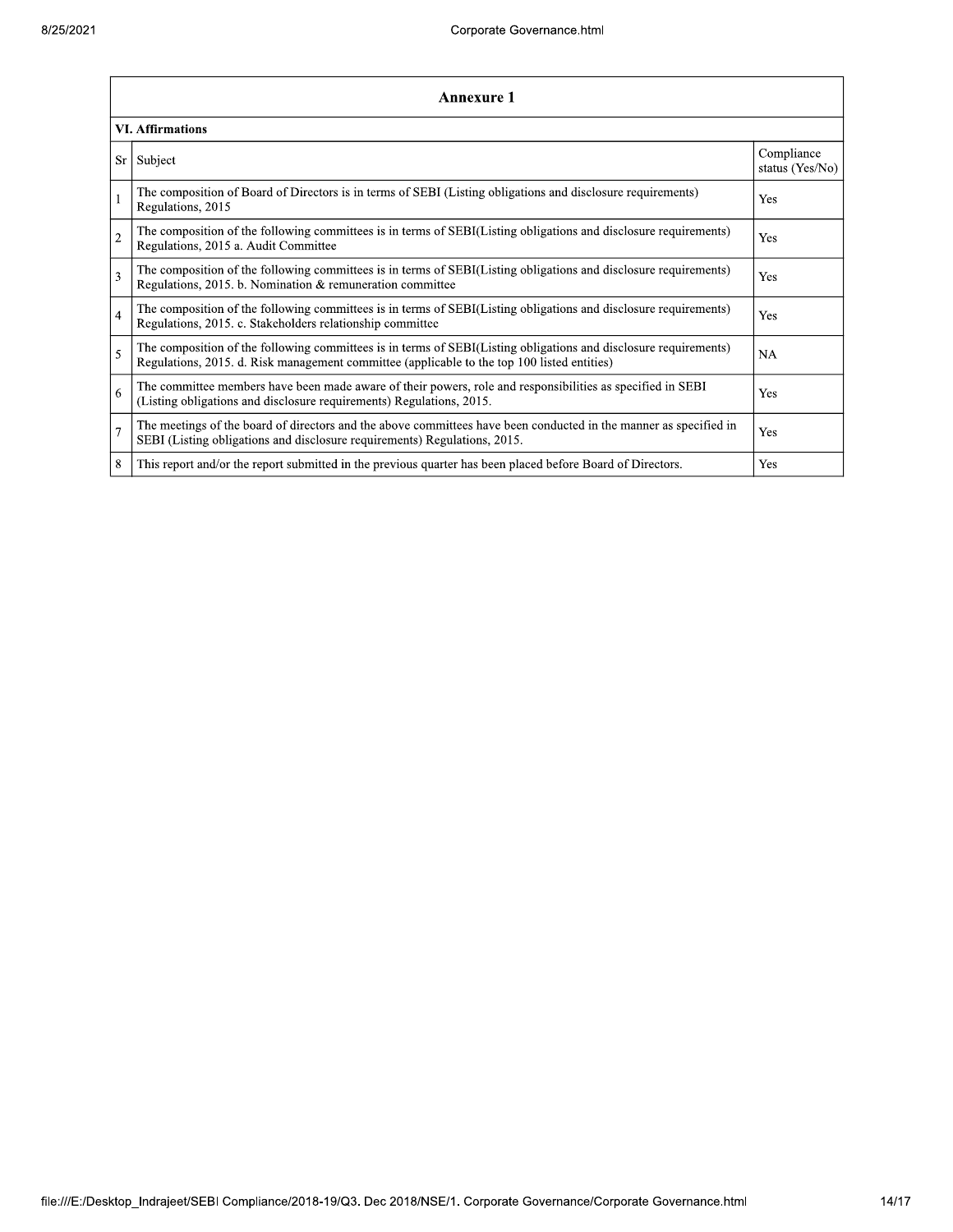| Annexure 1 |                   |                                          |  |  |
|------------|-------------------|------------------------------------------|--|--|
| <b>Sr</b>  | Subject           | Compliance status                        |  |  |
|            | Name of signatory | <b>INDRAJEET KUMAR TIWARY</b>            |  |  |
| $\bigcirc$ | Designation       | Company Secretary and Compliance Officer |  |  |